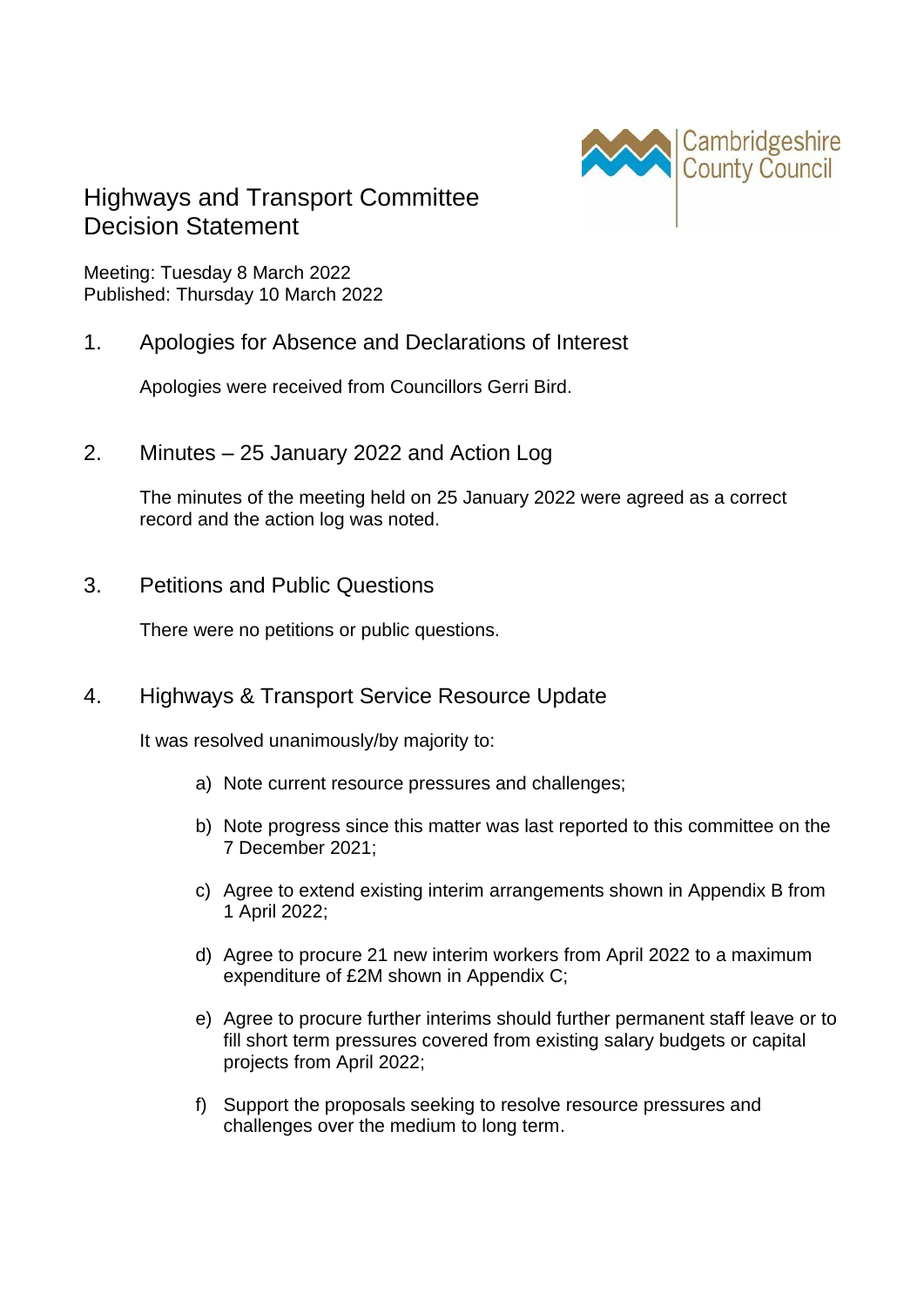## 5. Highways Maintenance Capital Programme

It was resolved unanimously/by majority to:

- a) To approve the 2 year forward programme of highway maintenance capital schemes, Appendix One.
- b) To agree that the Service Director, Highways and Transport, in consultation with the Chair/Vice Chair of the Highways and Transport Committee, can make minor amendments to the programme of highway maintenance capital schemes, in accordance with the Authority's approved asset management policies.
- c) Agree that the Service Director, Highways and Transport, in consultation with the Chair/Vice Chair of the Highways and Transport Committee, can commission the delivery of the highways maintenance capital programme, via existing contracts that have been formally procured.
- d) To note the indicative highway maintenance capital programme for the following 3 to 5 years, Appendix Two.

### 6. Future Transport Priorities and Integrated Transport Block Funding Allocation

It was resolved unanimously/by majority to:

- a) approve the proposed allocation of the ITB funding for 2022-23 subject to the funding being passed to the County Council by the Cambridgeshire and Peterborough Combined Authority (CPCA).
- b) Note the process and proposed timeline for sifting schemes for development.

## 7. Highways Operational Standards 2022/23

It was resolved unanimously/by majority to:

- a) To approve updates to 3 sections of the Highway Operational Standards.
- b) Agree that the Director Highways & Transport, in consultation with the Chair/Vice Chair of the Highways and Transport Committee, may approve any future updates to operational process and procedure contained within the HOS.
- 8. Active Travel Strategy for Cambridgeshire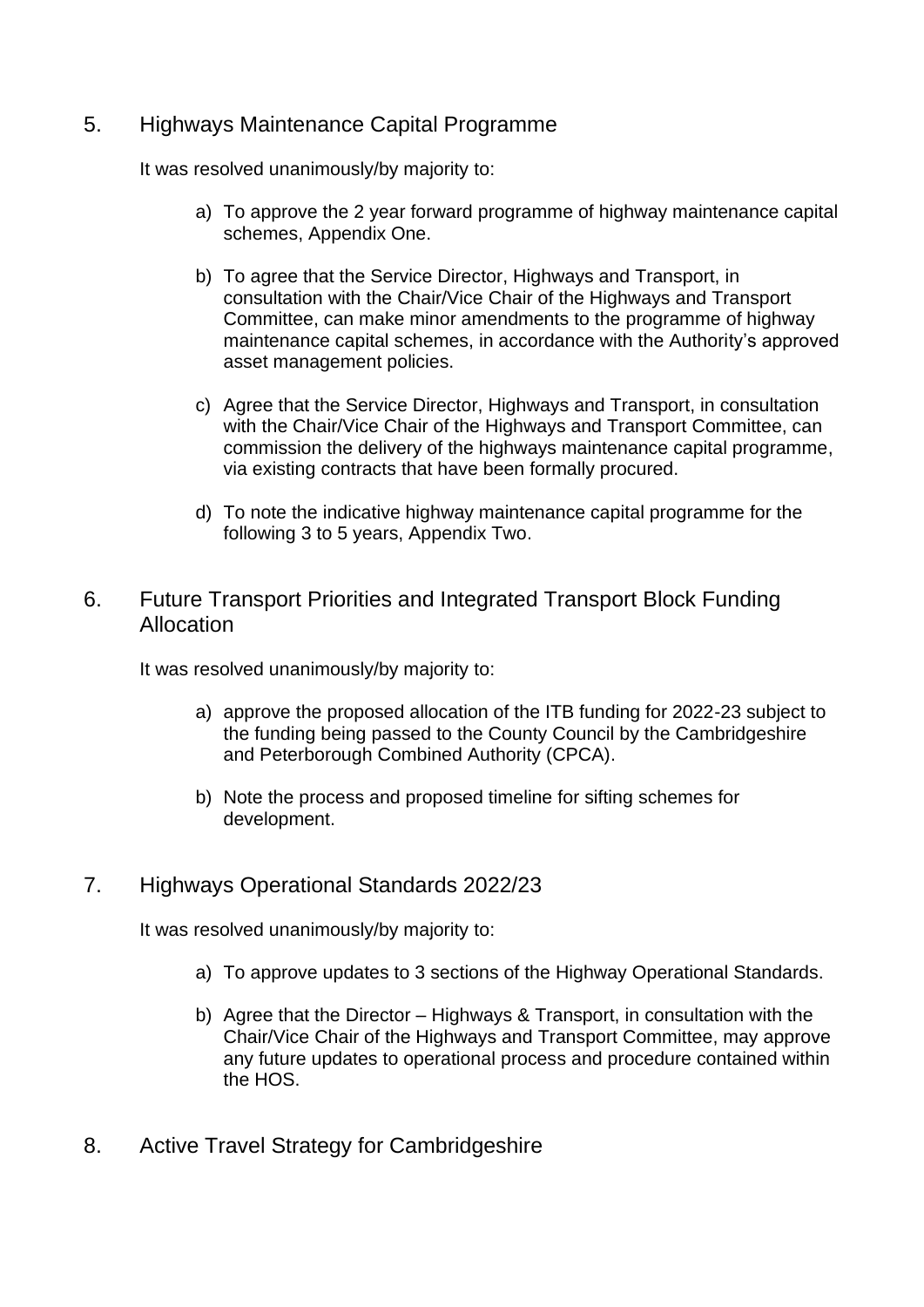It was resolved unanimously/by majority to:

- a) Comment on and endorse the draft Active Travel Strategy for Cambridgeshire and high-level action plan in Appendix 2 for further stakeholder engagement.
- b) Approve the proposed stakeholder engagement approach as outlined in the report, **including full engagement with all Non-Motorised Users including equestrians.**
- 9. Transport Strategies for Fenland and Huntingdonshire

It was resolved unanimously/by majority to:

- a) Note progress to date and the next steps for the development of both strategies
- b) Approve the draft objectives (Figure1) and policies (Appendix 2) for the Fenland Transport Strategy
- c) Approve proposed stakeholder and public engagement approach as outlined in the report
- 10. Finance Monitoring Report January 2022

It was resolved unanimously/by majority to review, note and comment upon the report.

11. Highways and Transport Committee Agenda Plan and Appointments to Outside Bodies and Internal Advisory Groups and Panels

The Committee noted its agenda plan.

a) Statements in larger type indicate additional resolutions made at the meeting.

(b) Requests for review of a decision can be made as indicated below:- a. At least 9 full members of Strategy and Resources Committee to initiate a review of a decision taken by a Policy and Service Committee. b. The request must be submitted in writing to the Monitoring Officer or Chief Executive before the expiry of 3 full working days after the decision has been published and shall specify the reason(s) why the decision should be reviewed For more information contact: